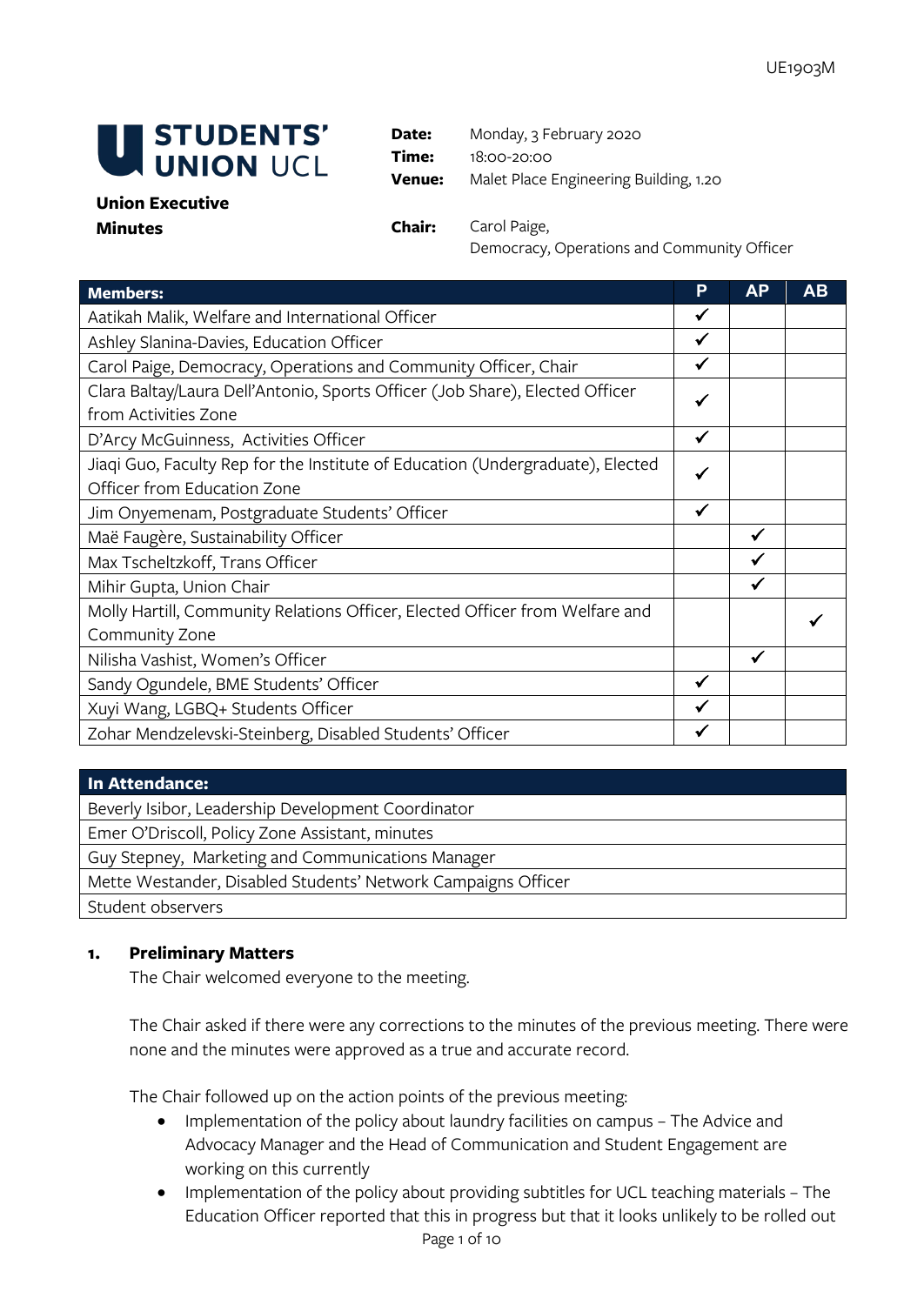en masse due to technological problems with subtitling accents and technical terminology

- Welfare & International Officer, Trans Officer, and Disabled Students' Officer to work on staff training – The Welfare & International Officer confirmed that this is in progress
- The Chair to set up a Task & Finish group about support for part-time officers It was confirmed that the first meeting took place in January and more information would be circulated about how to join

# **2. Announcements**

The Officer Accountability Reports were deferred to the next meeting, due to time constraints.

The Activities Officer gave a report on Activities Zone. They announced that the Zone had passed two amendments to clubs and societies regulations and had discussed various changes to clubs and societies awards and training.

The Welfare & International Officer reported on the Welfare & Community Zone. They announced that the Zone had passed a new policy on Waste-Neutral Events, as-well as discussing a wide-range of issues.

The Education Officer gave a report on Education Zone. They announced that two new policies had been passed and that discussions had taken place on topics such as NUS, the ASER, and attendance monitoring. They also encouraged students to apply for the Learning Opportunities fund to be reimbursed for teaching missed during the UCU strike.

**Action**: Student officers to make sure their constituents are aware of the Learning Opportunities Fund.

The Chair gave an update on the 'Students Support the UCU Strike' policy which had been ratified at the previous meeting. They informed the group that the amendment to the policy made in the last meeting had been removed, as Union Executive does not have the power to amend policy that has been voted on at a Zone meeting. However, they noted that the amendment merely reinforced the Union's legal responsibility to be accessible.

The Chair then announced that the following students had been elected to the Board of Trustees' subcommittees following the first Union Executive meeting:

## Finance Committee

- Mihir Gupta
- Laura Dell'Antonio
- Zachary Baum
- Aardra Chandra Mouli

Risk and Audit Committee

- Georgios Dougenis
- Gbemisola Osadua

Governance Committee

• Molly Hartill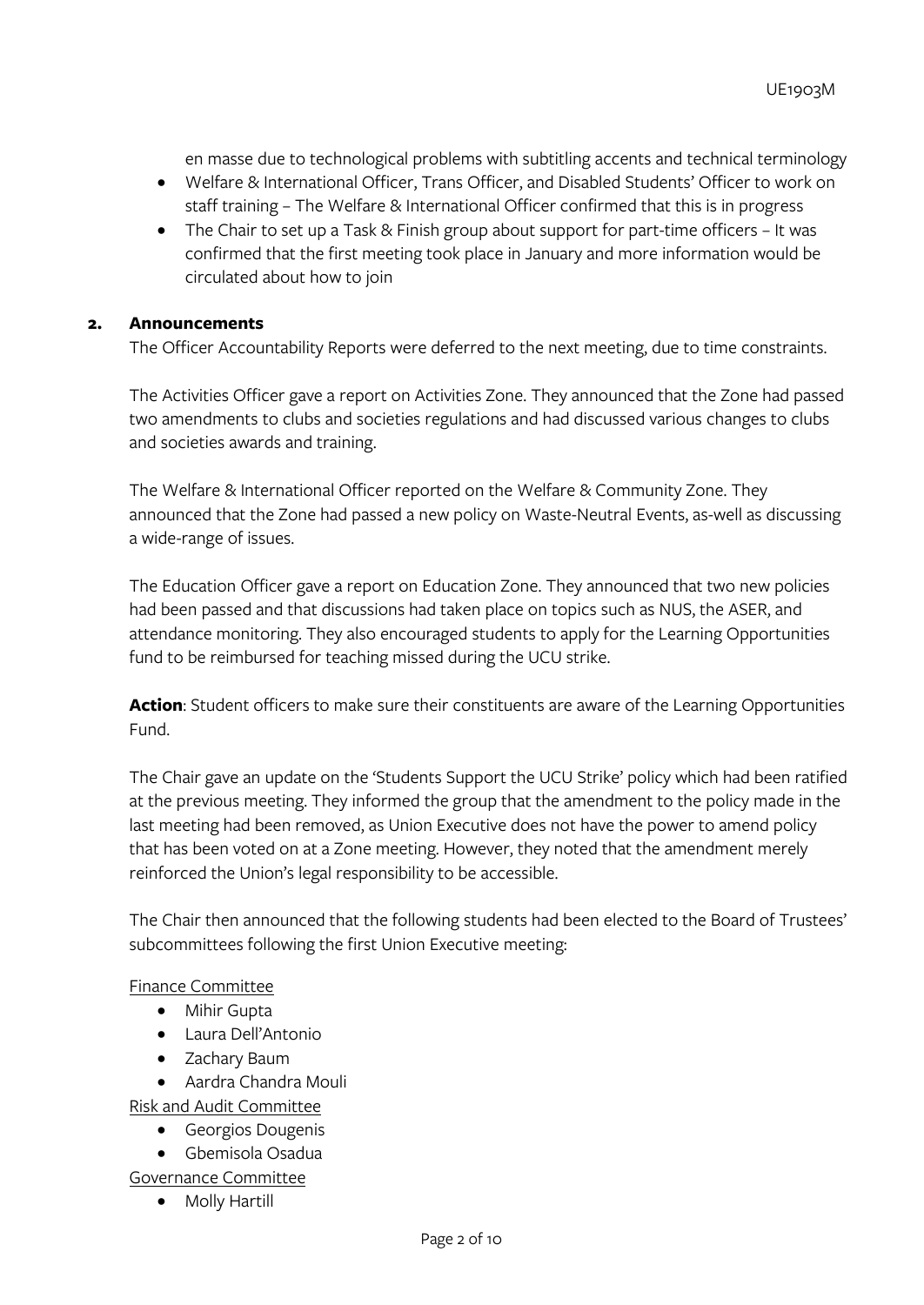• Emer O'Driscoll

# **3. Ratification of Policy Proposals**

## Waste neutral events at the Students' Union

The Chair introduced the policy, which was passed at Welfare & Community Zone.

There were no further questions or comments. The Chair moved to a vote via show of hands.

| Vote    | Number |
|---------|--------|
| For     | - C    |
| Against |        |
| Abstain |        |

# **Decision:** The policy was **RATIFIED**.

## Lobby UCL to remove the application fee for postgraduate taught courses

The proposer, Emer O'Driscoll, introduced the policy, which was passed at Education Zone.

The Disabled Students' Officer asked if they had thought about the potential impact on the number of speculative applications, as this is often cited as a reason for application fees.

The proposer responded that there is inconsistent evidence that application fees reduce speculative applications and that a financial deterrent affects only students from low- and middleincomes. They also noted that they believed students should be able to make speculative applications, particularly those from low-income backgrounds.

There were no further questions or comments. The Chair moved to a vote via show of hands.

| Vote    | Number         |
|---------|----------------|
| For     | C              |
| Against | -C             |
| Abstain | <sup>-</sup> C |

#### **Decision:** The policy was **RATIFIED**.

#### Remote participation in SSCC meetings

The Education Officer introduced the policy, which was passed at Education Zone.

There were no further questions or comments. The Chair moved to a vote via show of hands.

#### Vote Number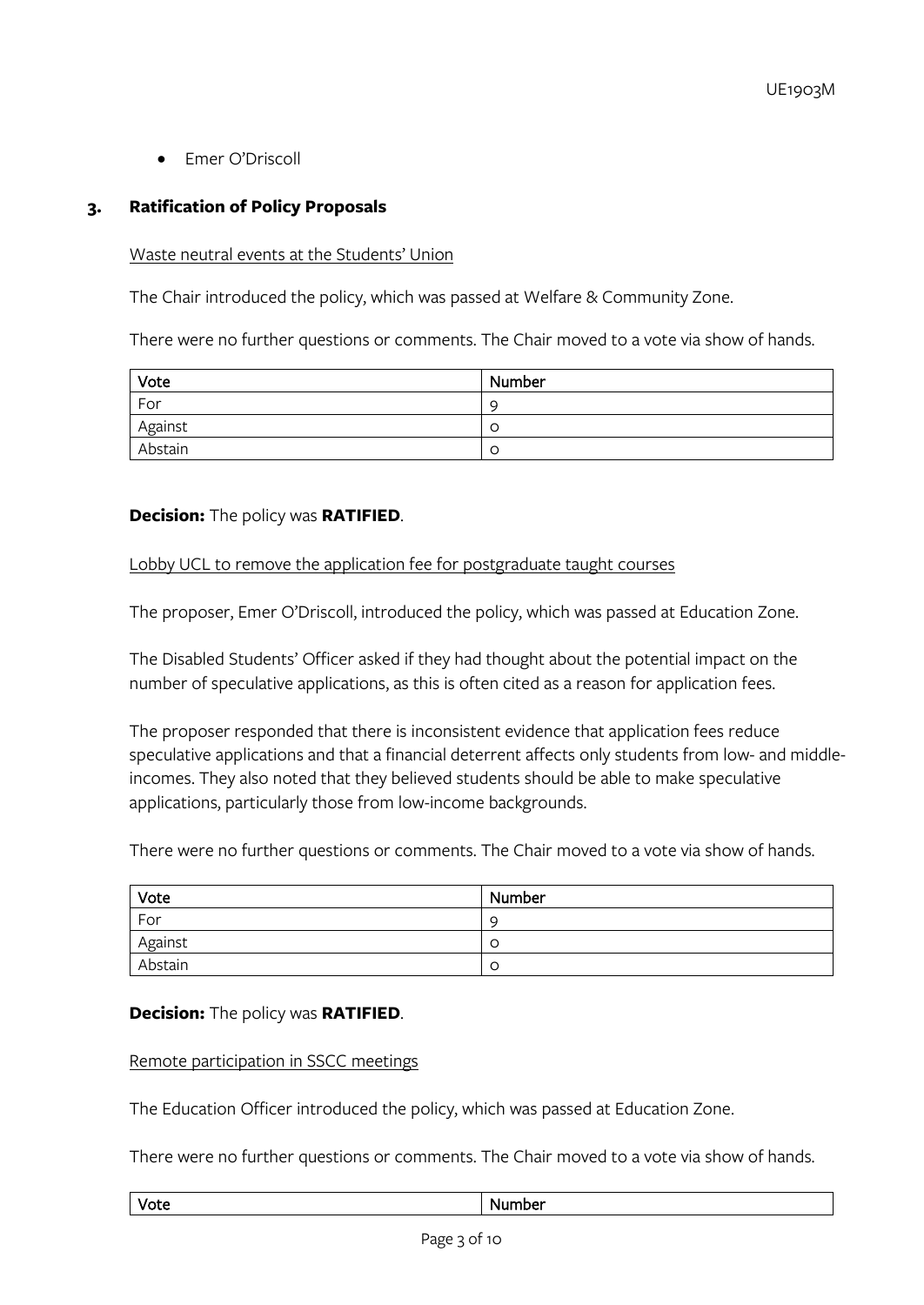| For     | 10     |
|---------|--------|
| Against | $\sim$ |
| Abstain | ╰      |

### **Decision:** The policy was **RATIFIED.**

#### Toilet Transformation in the IOE

The Chair introduced the policy and explained that it and the next policy had been passed at the previous Welfare & Community Zone meeting in December, which had occurred too late for the proposals to go to the December Union Executive meeting.

They noted that work on this policy was already underway and that this policy would help reinforce that.

The Education Officer queried the line in the policy stating "Toilets should have no gender assigned to them." They felt this was inconsistent with the resolve of the policy and might cause controversy. The Chair responded that this was due to an amendment but it would not affect the Union's campaign.

The Activities Officer asked if this policy only applied to the IOE. The Chair responded that this was the case and that new policies would have to be submitted for any other buildings.

There were no further questions or comments. The Chair moved to a vote via show of hands.

| Vote    | Number |
|---------|--------|
| For     | 10     |
| Against | ◡      |
| Abstain | ◡      |

#### **DECISION:** The policy was **RATIFIED.**

#### Stop printing information brochures, resort to digital displays

The Chair introduced the policy, which was passed at Welfare & Community Zone in December.

The Disabled Students' Officer asked if there would still be printing for necessary items, e.g. for the disabled toilet signage at Welcome Fair. The Chair confirmed that the policy merely resolved to reduce printing, not ban it, and so all necessary materials would still be printed.

There were no further questions or comments. The Chair moved to a vote via show of hands.

| Vote    | Number |
|---------|--------|
| For     | 10     |
| Against | ╰      |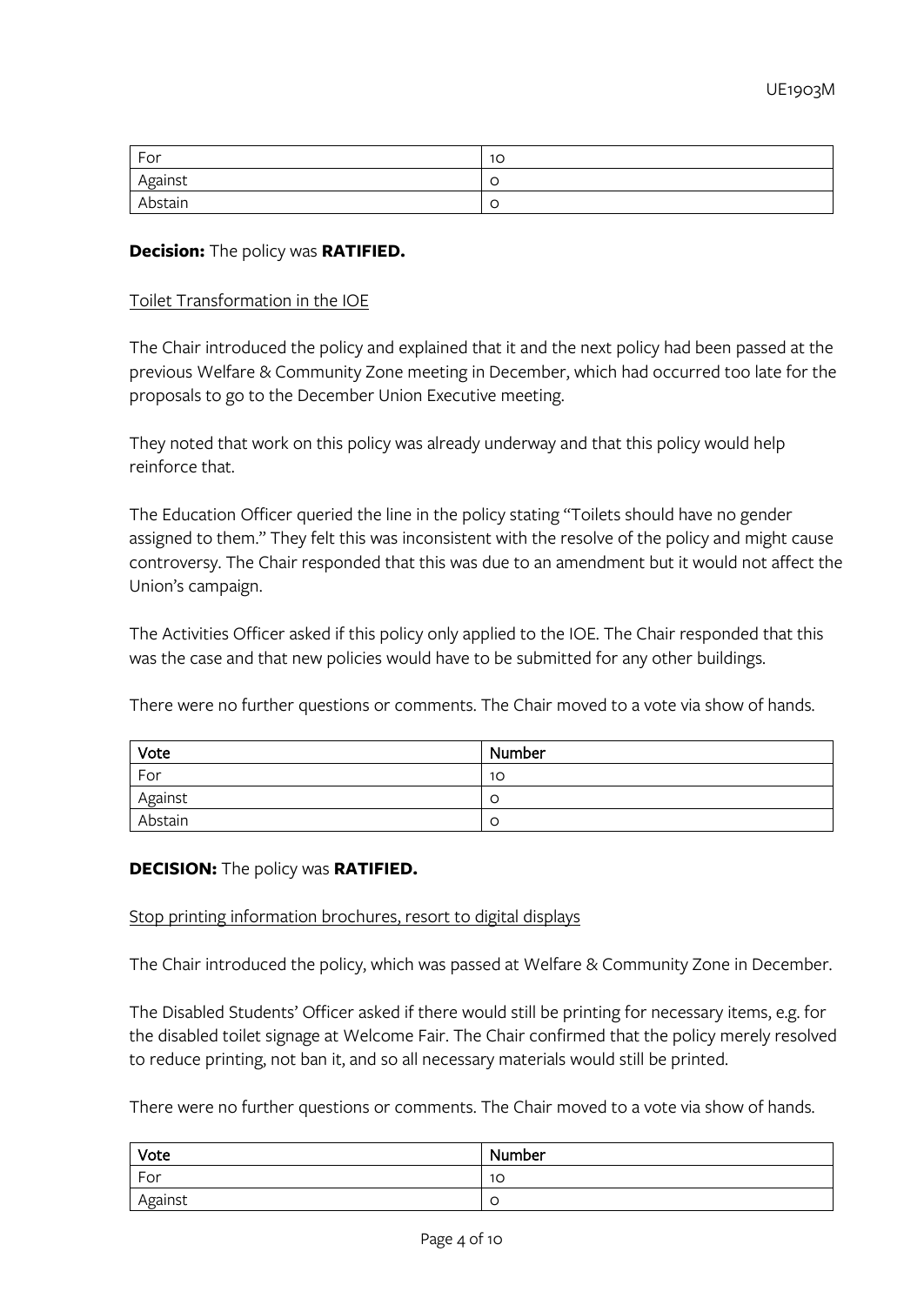|--|

## **4. New Policy Proposals**

Freedom of Speech for Hong Kong students protesting police brutality

The policy was introduced.

Participants were reminded that any policies passed by the Union must fall within the Union's charitable purposes, meaning they have to affect students in their capacity as students.

It was noted that, while the resolve of the policy is very broad, the examples are very specific about the situation in Hong Kong.

A member noted that the situation in Hong Kong is so divisive among the student population that they didn't feel the Union could pass judgement on one side or the other. However, they felt that the Union has been facilitating free speech and discussion on campus on this issue, for example by assisting the Debating Society in holding a debate, or by helping Hong Kong students set up an exhibit. They noted that freedom of speech must be upheld for students on both side of this debate, and in other contexts as well. They affirmed that, while in no way wanting to undermine the severity of the situation faced by Hong Kong students, they felt the policy would be most effective with a broader remit.

It was asked if the Union could specifically condemn the actions outlined in the policy.

A staff member responded that the Union could certainly condemn any attempts to stifle freedom of speech on campus. They felt that it was not the Union's place to condemn any groups of students, but that they could condemn actions.

Members were reminded that any students experiencing acts of abuse or malicious behaviour should report them via the Report and Support service and more information about this would be circulated after the meeting.

Members were wary of passing the policy with all of the current examples. It was suggested that more examples from different situations could be added, to broaden the scope of the proposal.

Concerns were expressed that the title could be too divisive. Members noted that the title should accurately reflect the content of the policy, which is broad. They also noted that it might be beneficial to include more examples of incidents of malicious behaviour, to broaden the remit of the policy.

An amendment to the title of the proposal was suggested, to match the first sentence of the resolve: "The Union should openly promote Freedom of Speech and condemn malicious behaviour against students in the academic sphere aimed at stifling that right".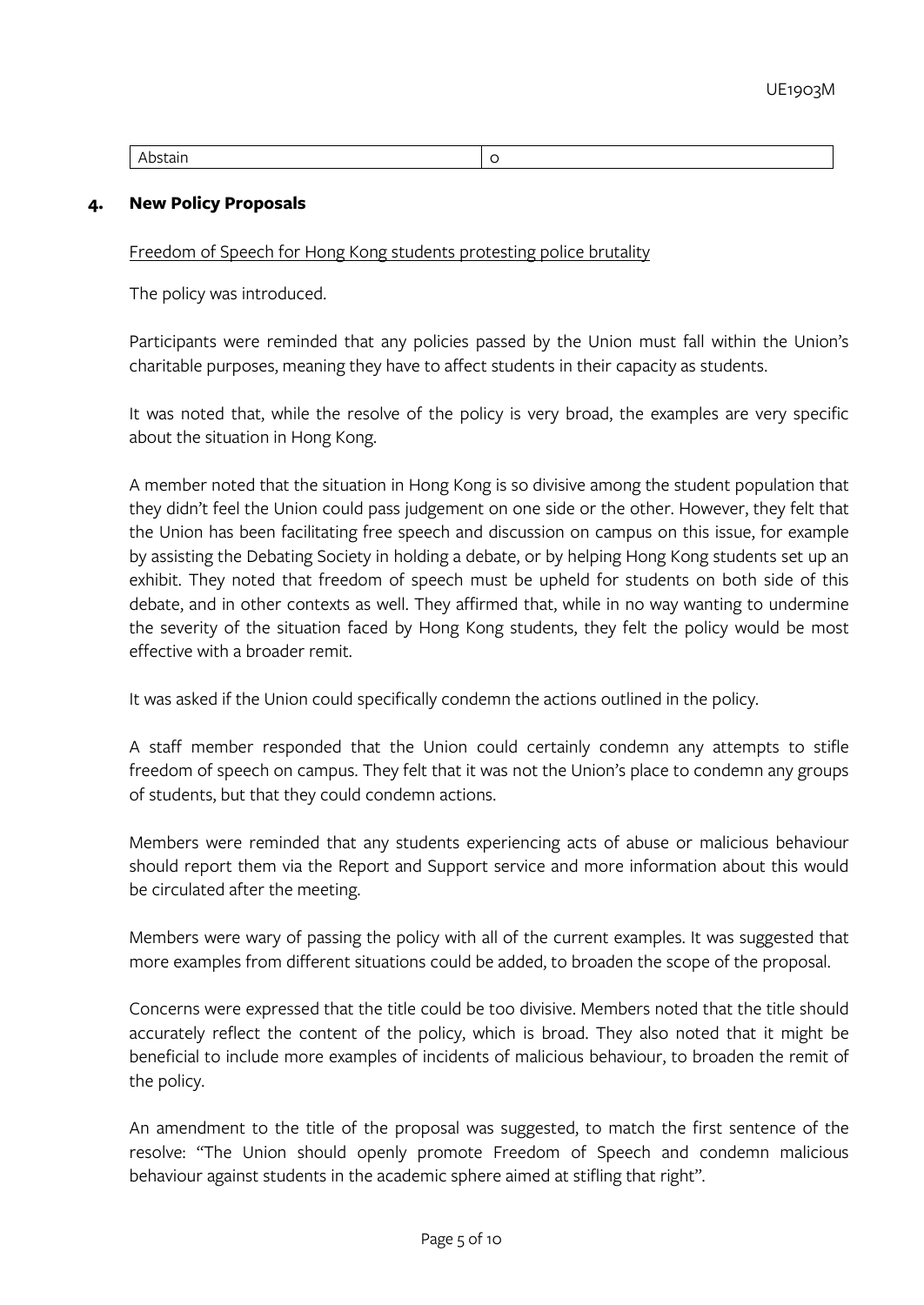The Chair moved to a vote on this amendment.

| Vote    | Number  |
|---------|---------|
| For     | $\circ$ |
| Against | C       |
| Abstain |         |

## **Decision:** The amendment was **CARRIED.**

An amendment was proposed to add more examples to the 'Why Would You Like To Do This' section of the policy.

Concerns were raised about whether this could affect future actions of the Union, i.e. in protesting transphobic speakers. A member responded that freedom of speech is not freedom from consequence, and therefore the Union would continue to protest hate speech.

It was suggested that further examples could be sourced from Policy Zones and possibly from the Hate Crime Reporting System.

The Chair moved to a vote on this amendment.

| Vote    | Number |
|---------|--------|
| For     | 10     |
| Against | ╰      |
| Abstain | ◡      |

## **Decision:** The amendment was **CARRIED.**

The Chair then moved to a vote on the amended policy.

| Vote    | Number |
|---------|--------|
| For     | 10     |
| Against | Ë      |
| Abstain | Ë      |

**DECISION:** The policy was **CARRIED** and **RATIFIED.**

#### **5. Amendments to Governing Documents**

Proxy voting for Liberation Officers The Chair introduced the AGD.

The Disabled Students' Officer asked if it could be amended to remove the words "at least 24 hours in advance" from Bye-Law 4.1.c.xi and Bye-Law 4.1.c.xii. They noted that this amount of notice is not always possible, for example if a Liberation Officer becomes ill on the day of a meeting.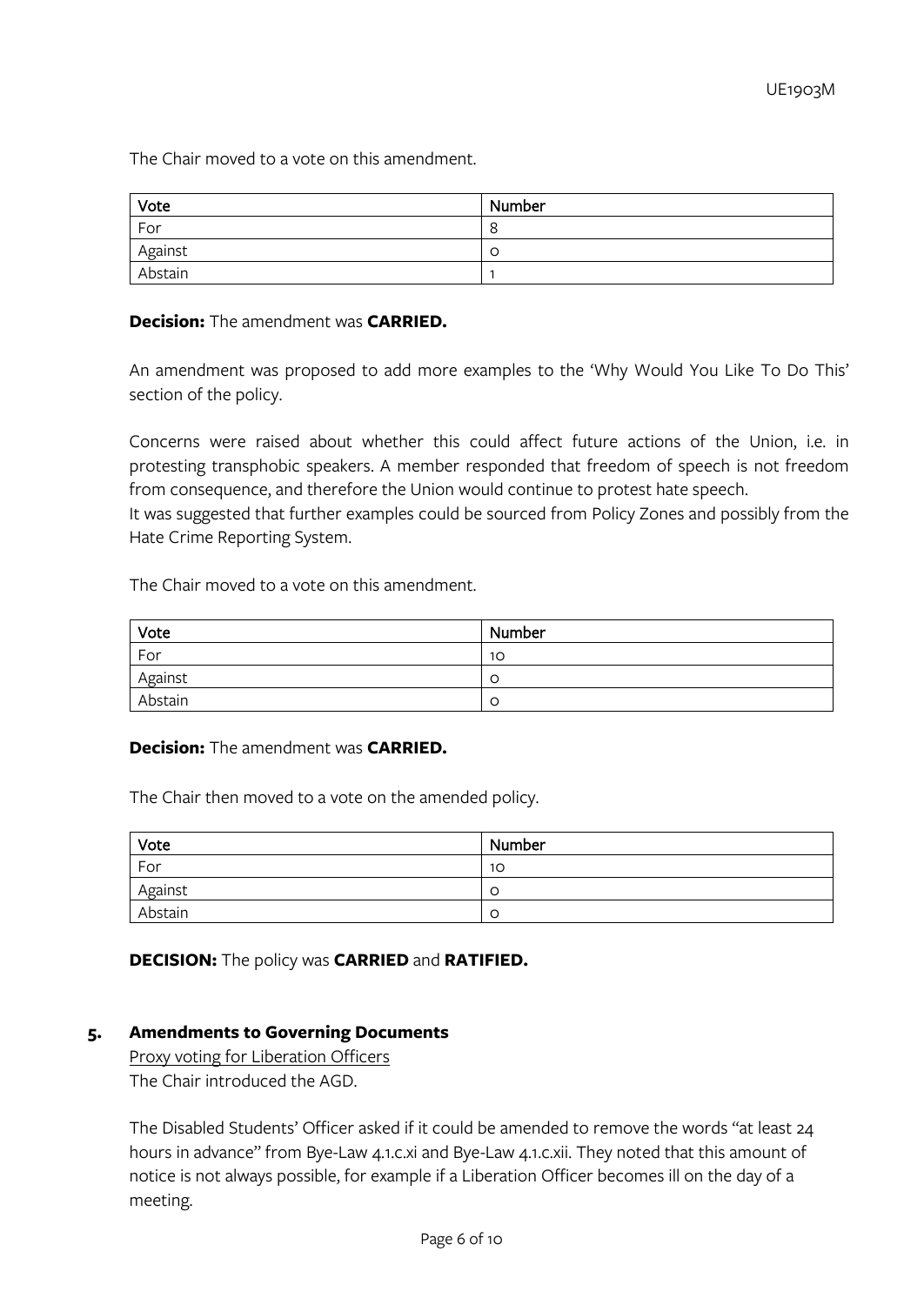The Chair and the Zone agreed that this was reasonable, given that there was still provision that the proxy attendee must have had access to the agenda and papers of the meeting.

There were no objections to the amendment. The Chair moved to a vote on the amended AGD.

| Vote    | Number |
|---------|--------|
| For     | 10     |
| Against | - C    |
| Abstain | - C    |

## **DECISION:** The AGD was **CARRIED.**

Activities Zone Representatives The Activities Officer introduced the AGD.

The Education Officer asked if it might be necessary to retain an ex officio position for a 'Culture Rep' on Activities Zone, to ensure diversity. The BME Students' Officer noted that this might help ensure that the society affiliation process is fair to all student groups. The Activities Officer stated that the Cultural Societies Rep position had remained vacant this year, and so a new system might help increase engagement with those groups. They also noted that the Activities Zone does not have any influence over the affiliation process and so this should be discussed in a different forum.

**Action:** The Activities Officer and the BME Students' Officer to liaise about the society affiliation process.

The Education Officer asked if the reason for the disproportionate engagement of Arts Reps this year could be due to the Activities Officer's own background in the arts. The Activities Officer responded that they didn't believe this was the case, as the Sports Reps had also had extremely high engagement.

There were no further questions or comments. The Chair moved to a vote.

| Vote    | Number         |
|---------|----------------|
| For     | 10             |
| Against | C.             |
| Abstain | <sup>-</sup> C |

Minor Changes to the Bye-Laws The Chair introduced the AGD.

There were no further questions or comments. The Chair moved to a vote.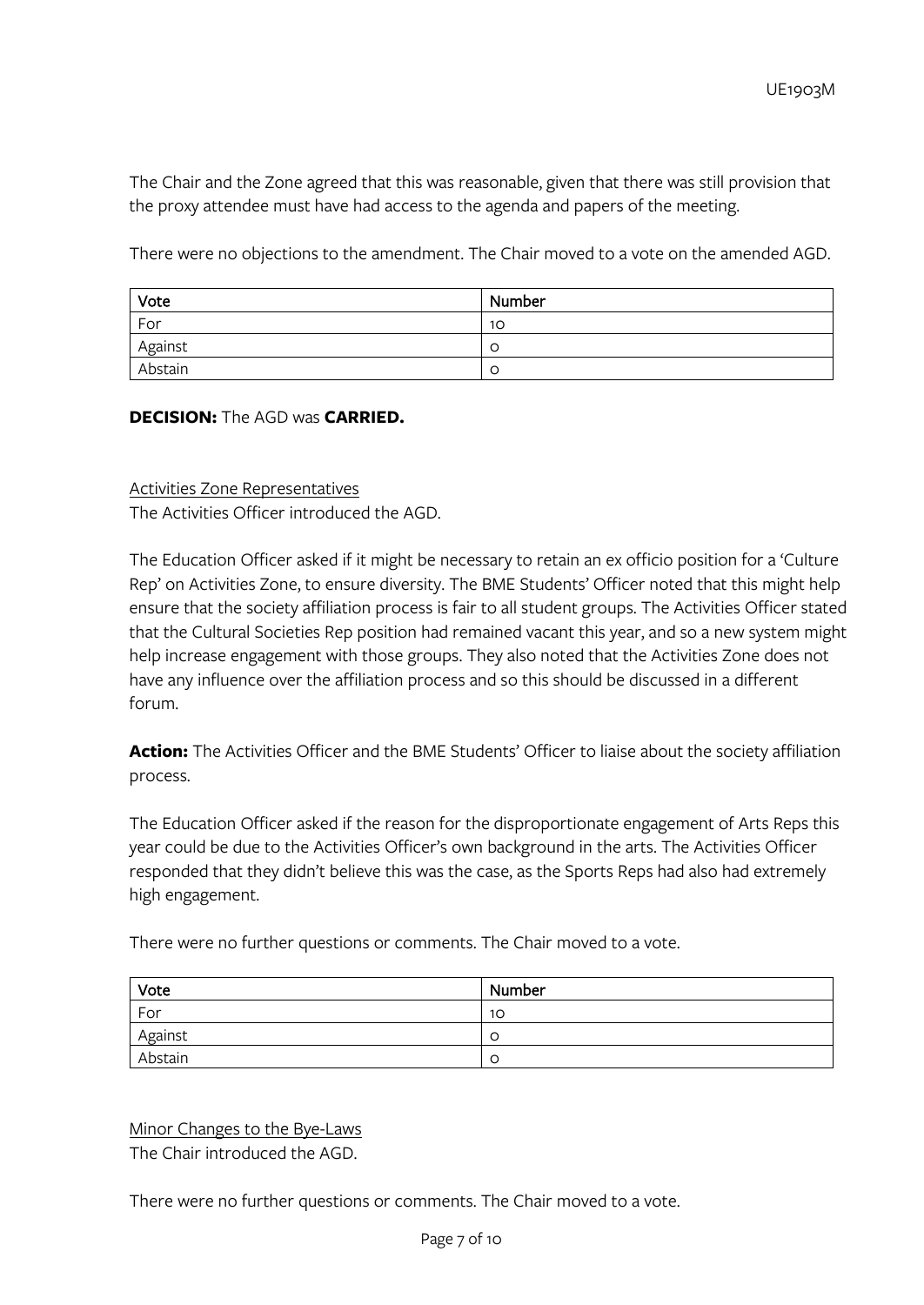| Vote    | Number |
|---------|--------|
| For     | 10     |
| Against | C      |
| Abstain | C      |

## **DECISION:** The AGD was **CARRIED.**

## **6. Phineas Mascot Consultation**

The Postgraduate Students' Officer had no strong opinions about whether or not to rename the bar but felt the Union should be open about its decision and the reasons behind it either way. There was strong consensus among the group that this was important.

The Chair asked how members would feel about the Union running an educational campaign on Phineas' history and its relation to colonialism, regardless of the outcome of the bar and the statue. There was strong support for this idea.

The Sports Officer noted that renaming the bar would cause significant backlash among the sports community, for whom the name Phineas had taken on a different meaning in its years as mascot. The Education Officer stated that it was important to communicate to the sports community that this wasn't an attempt to take anything away from them, but a way to give back to other communities.

There was some discussion about whether the Union would have a new mascot in time for Varsity this year. The Chair felt that it would be too short notice to pick a new mascot. There was discussion about whether the Cheerleading team could cheer at a wider range of events, in place of a mascot.

The Chair moved to a vote on whether to run an educational campaign on Phineas' history and colonialism in relation to UCL.

| Vote    | Number         |
|---------|----------------|
| For     | C              |
| Against | -C             |
| Abstain | <sup>-</sup> C |

### **Decision:** The motion was **CARRIED.**

The Chair moved to a vote on whether to rename the Phineas bar.

| Vote    | Number |
|---------|--------|
| For     | ∽      |
| Against | ∠      |
| Abstain | ∽<br>- |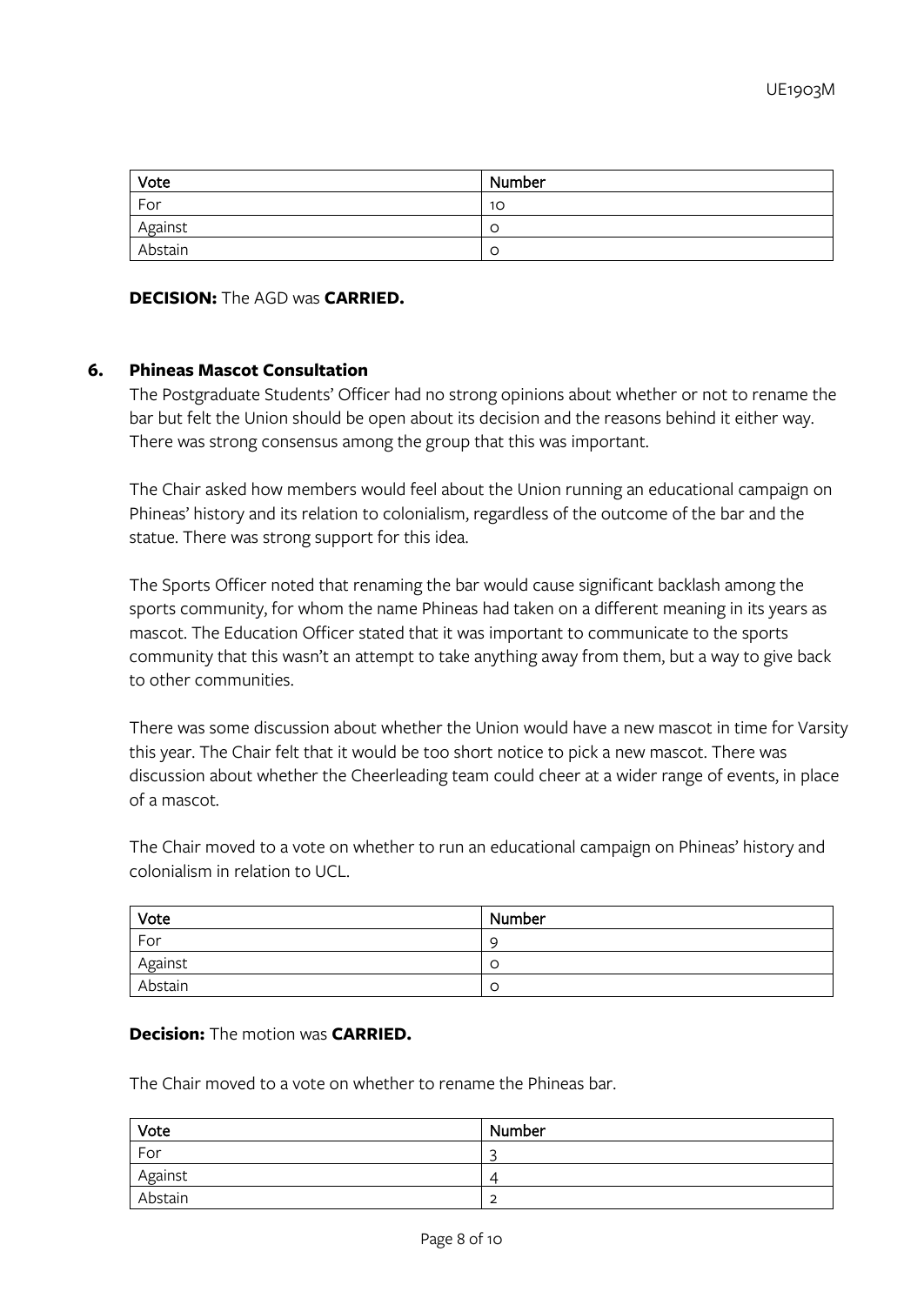# **DECISION:** The motion was **NOT CARRIED**.

The Chair move to a vote on whether to remove the Phineas statue from the bar.

| Vote    | Number |
|---------|--------|
| For     |        |
| Against | ∽      |
| Abstain |        |

**DECISION:** The motion was **CARRIED.**

## **7. Matters for Information**

## Disabled Students' Network Report

The Disabled Students' Officer announced that the Disabled Students' Report is now available to read.

The Disabled Students' Network Campaigns Officer talked about the contents of the report and the process of writing it. They reported that the level of time and commitment required to undertake this work was equivalent to a full-time job, and that they had had to interrupt their studies to write the report.

The Disabled Students' Officer noted that the workload required of them was overwhelming and they felt there should be some kind of remuneration in place. They noted that the needs of the Disabled Students' Network are different than that of the LGBT+ Network, due to the volume of discrimination currently being faced by disabled students.

The Chair responded that, while it does not address the immediate issue and part-time officers, there will be an officer portfolio review taking place next year if the funding is secured. This will hopefully address the way part-time officers are supported and remunerated.

The Education Officer asked what the officers present could do to help. The Disabled Students' Officer responded that all representatives need to become experts on and advocates for the needs of disabled students, so that the burden of representation does not rest solely on the few Disabled Students' Network representatives.

The Disabled Students' Officer asked if it would be possible to have a full-time staff member as a point of contact in the Students' Union. The Education Officer responded that the Union recognises the need for such support but that it is dependent on funding.

Action: The Education Officer to coordinate support for the Disabled Students' Network.

#### Leadership Race 2020

The Chair announced that nominations for the Leadership Elections are open until March  $4<sup>th</sup>$ .